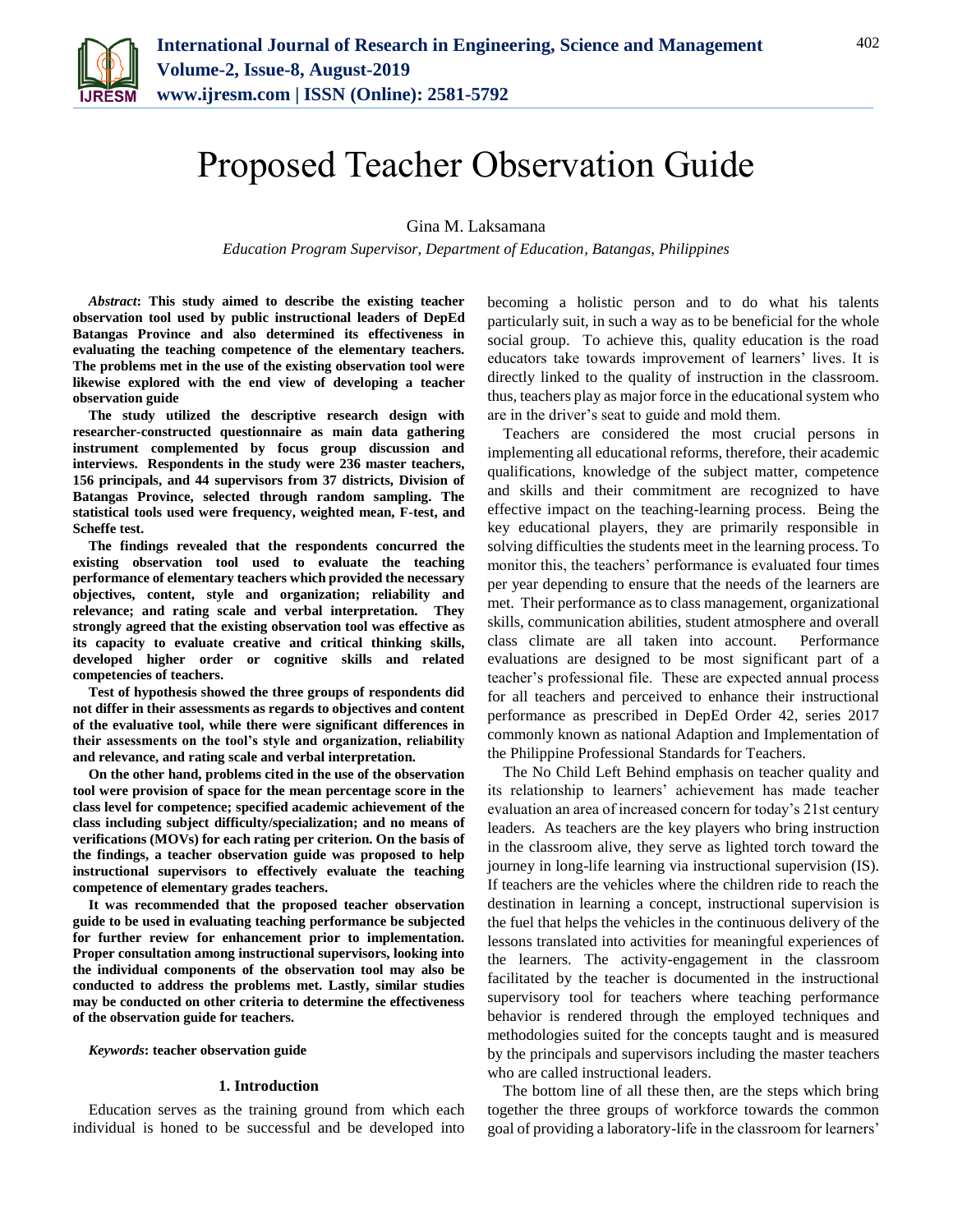

wide-long experience. The acquisition of knowledge, skills and attitude (KSA) development among learners is the overall target of providing quality instruction supported by classroom observation.

Observations then, play a major role in any comprehensive teacher evaluation system. It is critical that the system help paint a fair and accurate picture of teachers' strengths and development areas in the classroom. Although the implementation of observation criteria and tools ultimately matters more than their design, a better design makes it more likely that they will achieve the desired results. Teacher performance evaluation plays a key role in educational personnel reform, so it has been an important yet difficult issue in educational reform. Previous evaluations on teachers failed to make strict distinction among the three dominant types of evaluation, namely, capability, achievement, and effectiveness. Moreover, teacher performance evaluation is usually restricted to task performance, neglecting contextual performance. Numerous problems associated with the evaluation of teachers have been cited, including lack of agreement on what constitutes good teaching, an emphasis on accountability rather than improved performance, limited feedback, and low benefit to teachers as a means for improving instruction.

With this matter on hand, efforts to improve the technical quality of evaluation systems over the past have not produced evidence of improved teaching and increased student achievement. Thus, newer thinking treats teacher evaluation as an organizational problem that includes improving school climate, having the administrator become an instructional leader, and building links between school improvement, professional development, teacher evaluation and student learning.

On this regard, the government provides reforms to support the Department of Education's (DepEd) target of improving learning outcomes in the different disciplines and level of achievements of the school children. This is to help address the besetting condition in the organization as a whole. The three sub-offices, namely, the Schools Division Office (SDO), Schools Governance and Office Division (SGOD) and the Curriculum Implementation Division (CID), work for the welfare of the learners in the school. Its bottom line is for improved performance of both the teachers and pupils in the classroom by targeting in the Office Performance Commitment Result-Based, the most important Key Result Area (KRA) which reinforces workforce delivery of services most particularly on instruction.

This reform in the organization intends to meet the expected outcome of attaining quality basic education. This is done through the institutionalization of standard-based reform in the offices and individual personnel in learning organizations as per DepEd Order 2, s. 2015 which covers the guidelines in the Establishment of Result-Based Performance Management System (RPMS) in the Department of Education.

In this view, the authorities have aligned the office plans and

commitment to help increase overall performance of the organization. The new performance-based system as per position competency profile has given well-defined duties and responsibilities, specifically to the instruction curriculum. These authorities whom the office put in-charge for enhanced instructional activity engagements, safeguard the learning opportunity in public schools toward the workplace' directed objectives for instructional reforms.

Conversely, the alarming results of the NAT and the number of poor readers in 607 public elementary schools have provided the researcher the initiative to seek the root cause of below performance level of learners. As an instructional supervisor whose main function is to provide technical assistance on the said task, she has noted the relevance of instruction and the tool that the system has utilized in measuring the teacher competence. Currently, part of the educational reform in advancement on instruction is the utilization of instructional supervisory tool incorporated in DepEd Memorandum 196, s. 2012, otherwise known as Monitoring of Grades 1 and 7 Classes of the K to 12 Program. The form is called Instructional Supervision Form 3A/CB-PAST Form 3A. It is used as a tool for evaluating the behavioral performance of the teacher in the different learning areas and grade levels, Grade I to Grade 12.

Considering the series of innovations in the basic education curriculum, methods, strategies and the like which comprise instructional development, the indicators formulated in the teacher observation tool for instructional competence have lagged-behind in the needed factors which contribute to the meaningful classroom assessment on teaching-learning. The type of learners in the 21st century is called the millennials whose behavior is different from the young learners of past decades. The assessment tool for instruction which has been formulated six years ago and which has been actively utilized by the instructional leaders in the field has an important message relayed to the authorities in the educational system. It necessitates revisiting for alignment to the present call for reform toward instructional advancement to new directions in learning the 21st century skills.

Experts in the Curriculum Implementation Division (CID) group who are called the instructional supervisors specifically, the education program supervisors (EPSs), public schools district supervisors (PSDSs) and the master teachers (MTs) conduct classroom observation based on the needs gathered from the class data standing on the different learning areas including the NAT results and reading ability of the class members which the instructional supervisors analyze. The rating of 0 to 4 where 0 is the lowest and 4 is the highest is rated by the latter to describe the teaching-learning engagement between the teacher and the pupils. Its utilization has opened an opportunity for the researcher to analyze the bearing it provides to the different types of learners engaged in the learning areas/subjects per grade level.

By following the directions provided in the observation tool and looking closely at indicators and final rating at the end of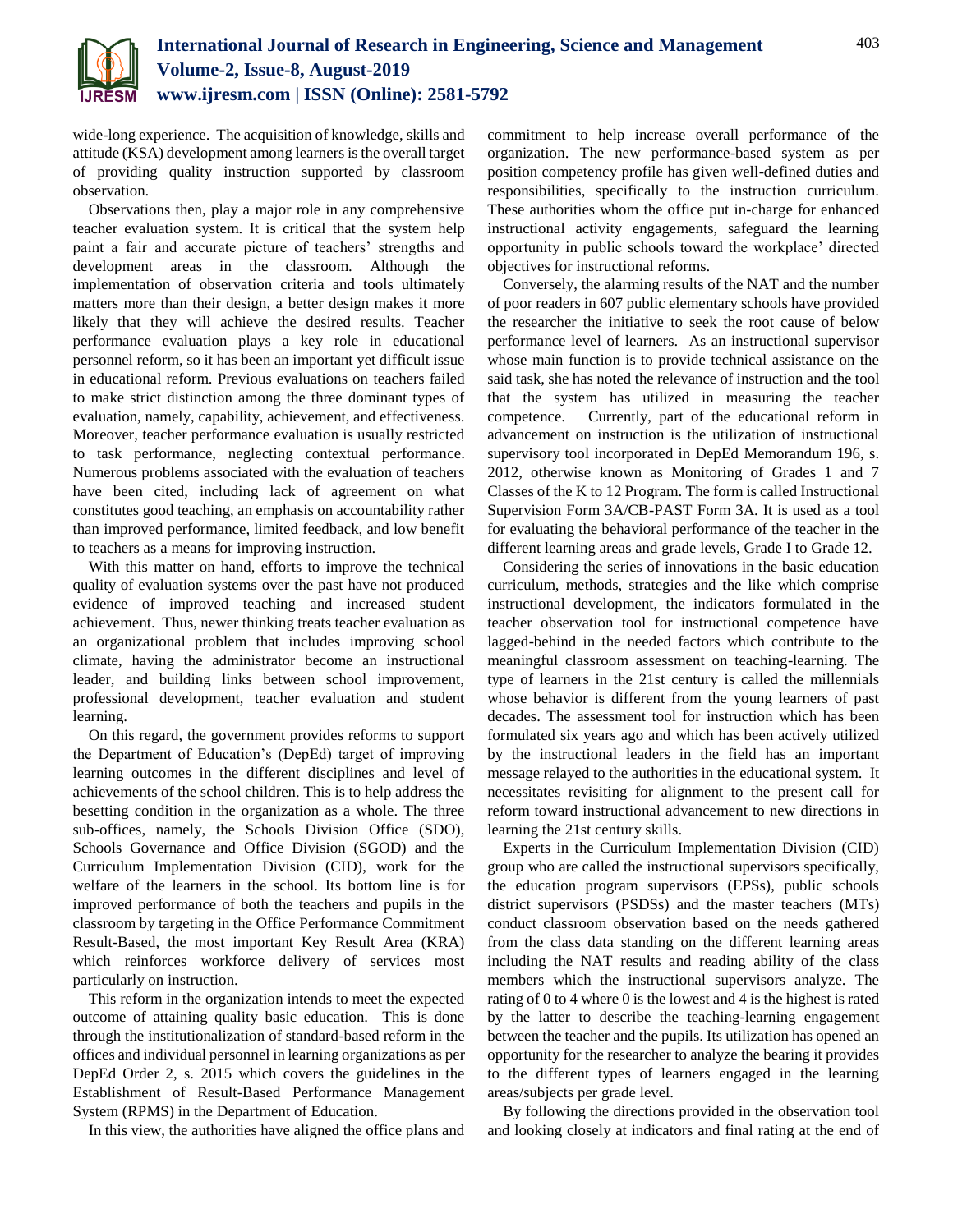

the observation, the tool is to be left to the teacher after both parties affix each of the signatures. It signals agreement on the observed performance of the teacher where the only description by the observer is the equivalent verbal interpretation of highly proficient for 4, proficient verbal rating for 3, basic is equivalent to numerical rating of 2, and for below basic while for not observed is 0 as the prescribed rating.

An instructional supervisory tool serves as guide to both parties involved in instruction. The bearing it gives to the teacher upon receiving the rating in a subject observed, provides a blurred picture on the level of competence as written in the tool because the rating scale per se lacks specific aspect to exhibit per indicator under a certain domain. The teacher is left alone having with her the signed supervisory tool with the numerical and descriptive rating but no significance because its meaning is implied or not clearly described as to the interface documents or key performance evidences. There are no means of verification which give reasons for the teacher receiving a grade of 3 or proficient as the adjective that describes the rating.

On the other hand, the supervisor who observes the teacher could not as well give justification to the average rating given to the latter because the tool lacks documented information based on the observed performance as to the standard for quality, efficiency and timeliness over the demonstrated behavior of the classroom players for instructional development.

The gaps on the existing tool noted by the researcher as an instructional supervisor in the Division of Batangas for almost 12 years gave her the utmost desire to study the existing instructional supervisory tool for public elementary teachers with the end view of developing an innovative instrument to evaluate teachers' capability as educators. From this concern came the rationale of framing and enhanced teacher observation guide for better evaluative purpose of teachers' competencies.

## **2. Objectives**

This study aimed to evaluate the existing teacher observation tool used by public instructional leaders of DepEd Batangas Province with the end view of developing an enhanced observation guide for public elementary grades teachers. The study evaluated the existing observation tool in terms of objectives, content, style and organization, reliability and relevance, rating scale nd verbal interpretation. Moreover, the study assessed the effectiveness of the observation tool in evaluating the teaching competence of the instructional leaders specifically, the supervisors, school heads and the master teachers. It likewise considered the problems met in the utilization of the existing observation tool.

The significant differences in the responses of the threegroups of respondents in the description of the existing observation tool were also noted and analyzed in the study. A teacher-observation guide was proposed as an output of the study.

## **3. Methodology**

 The study employed the descriptive method of research. with a set of questionnaires as the main data gathering instrument administered to a sample of 236 master teachers, 156 principals and 44 supervisors from 37 districts in the Division of Batangas, selected through random sampling and served as research respondents. Interview and focus group discussion were used to substantiate the responses to the questions and validate the findings. The instrument was validated by the experts in the field of education and reliability process was also undertaken prior data gathering which used percentage, weighted mean, F-Test and Scheffe-Test for analysis and interpretation.

## **4. Results and discussion**

## *A. Description of the existing observation tool*

## *1) Objectives*

Results showed respondents strongly agreed on its presence and function as shown by the composite means of 3.57, for the principals 3.54 and 3.48 for the supervisors. These were substantiated with the assessments of teachers on the provision of set of objectives in the conduct of classroom observation that were specific, measurable, attainable, result-oriented and timebounded (SMART) with highest weighted mean of 3.82; while the principals and supervisors, strongly agreed that the evaluation tool provided holistic development of the learners reflected in weighted means of 3.81 and 3.84, respectively.

On the other hand, the objective on inclusion of a set of target learning area as the basis for the conduct of observation was disagreed on by the three groups of respondents citing it to be least provided in the existing tool which obtained weighted means of 2.38, 2.46 and 1.89, respectively.

## *2) Content*

The three-respondent groups as respondents expressed their agreements on the content of the existing observation tool for teachers as noted in the composite means of 3.04, 3.09 and 3.11, respectively. However, disagreements between the master teachers and the principals were evident reflected in weighted means of 1.45 and 1.43, respectively on that the content had preliminary procedure for the involved workforce in the observation assessed the lowest in rank by the respondents. The same item was rated lowest by the group of supervisors evidently show in weighted mean of 1.50 indicating disagreement.

## *3) Style and organization*

The respondents agreed on the style and organization of the observation tool as shown in the highest means of 3.53, 3.60 and 3.57, respectively. On the other hand, the three-respondent groups disagreed that the tool's procedure was comprehensively enumerated which garnered the lowest rank expressed in weighted means of 1.66 for teachers, 1.49 for principals and 1.45 for supervisors.

## *4) Reliability and relevance*

The respondents agreed on the reliability and relevance of the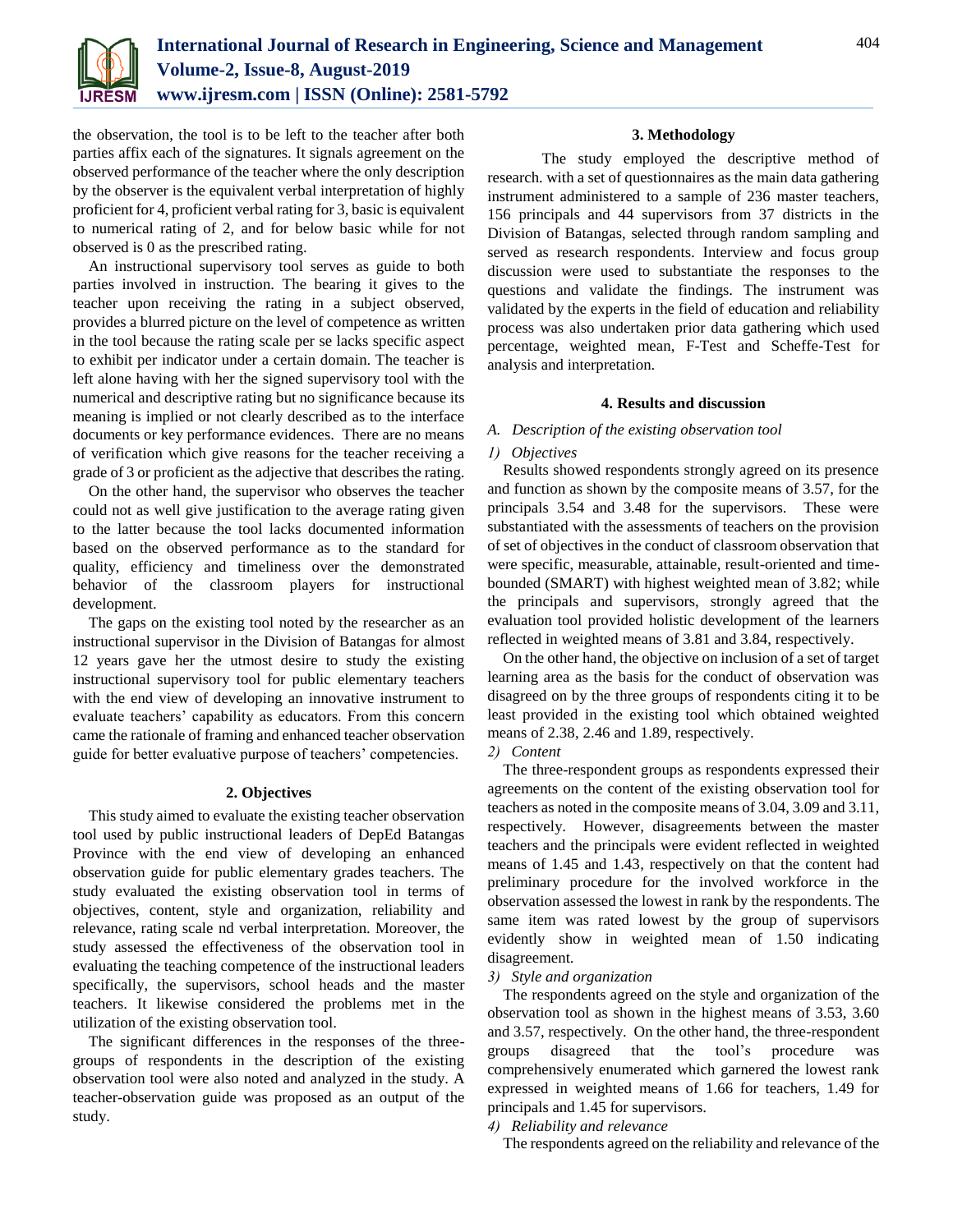

existing observation tool for teachers' evaluation was relevant and reliable.as revealed in the means of 3.66 for teachers, 3.79 for principals and 3.89 for supervisors. However, the master teacher-respondents disagreed that there was an application of formula in the attainment of the outcome of observation as whole, with lowest weighted mean of 3.73; similarly, principalrespondents showed disagreement that there was a provision of data on the level of performance behavior of teachers as revealed on the lowest weighted mean of 2.17 while for the supervisors strong disagreement was cited on that to be least provided was to the identification of relevant elements in the exhibition of performance behavior, lowest weighted mean of 1.09.

## *5) Rating scale and verbal interpretation*

The highest mean of 3.69 for the master teachers divulged their strong agreement on the rating scale and verbal interpretation of the existing observation tool for teacher's evaluation while 3.79 for the principals and 3.73 for supervisors.

Lowest rated feature of the tool was that it has means of verification for each rating scale agreed upon by the teacherrespondents expressed in weighted mean of 2.30. However, this was disagreed on by the principals and supervisors as manifested in weighted means of 2.31 and 2.07, respectively.

## *B. Effectiveness of the existing observation tool*

The teachers, principals and supervisors concurred strongly that the existing tool was effective as it facilitated creative and critical thinking skills that develop higher order or cognitive learning as exhibited in the given lowest weighted means of 2.32, 2.29 and 1.91, respectively.

The teachers strongly agreed on the effectiveness of the existing observation tool while the principals and supervisors both agreed on it as evidently shown on the composite means of 3.33 and 3.20, respectively.

## *C. Differences in the assessments by the respondents*

No significant differences were noted in the assessments among the three-respondents on the existing observation tool as to its objectives and content which registered F-values of 1.220 and 1.090 with p-values of 0.296 and 0.337 which were higher than the set .05 level of significance leading to the acceptance of the null hypothesis.

On the other hand, significant differences were affirmed in the assessments on the style and organization, reliability and relevance, rating scale and verbal interpretation of the observation tool exhibited in f-Values ranging from 4.406- 13.834 with corresponding p-values ranging from 0.000-0.13, thus, leading to the rejection of the null hypothesis.

## *D. Problems met in the use of the existing observation tool*

Results showed that foremost problems met in the use of the existing observation tool was on provision of space for the mean percentage score in the class level for competence; academic achievement of the class including subject difficulty/specialization was not specified; and means of verifications (MOVs) for each rating per criterion were not evident, justified in weighted means of 3.68, 3.65, and 3.62, respectively.

## *E. Proposed teacher observation guide*

The proposed teacher observation guide was conceptualized based on the identified weak components of the existing observation tool. Named as observation guide for elementary grades teachers, the enhanced version of the existing tool included sets of specific rubrics to help establish an empirical evidence of association between scores on the tool and outcomes of interest for teachers' improved performance and students' increased achievement.

## **5. Conclusions**

The existing observation tool used to evaluate the teaching performance and behaviors of teachers has the necessary objectives, content, style and organization; reliability and relevance; and rating scale and verbal interpretation. The threerespondent groups strongly agree that the existing observation tool an effectively facilitate creative and critical thinking skills that develop higher order or cognitive learning. The respondents commonly agree on objectives and content of the observation tool, but differ in their assessment on the tool's style and organization, reliability and relevance, and rating scale and verbal interpretation. The most common problems on the use of the tool are on provision of space for the mean percentage score and absence of means of verification for each academic achievement per subject/specialization.

The developed observation guide with sets of rubrics on its observation tool enhanced with appropriate means of verifications with suited means of verifications provides teachers and instructional leaders empirical evidence to objectively evaluate the elementary grade teachers' performance and its impact on student learning.

## **6. Recommendations**

The proposed Teacher Observation Guide for evaluating teachers' teaching performance and behavior may be subjected for further review for enhancement. After which, it may be presented for proper consultation among instructional supervisors looking into the individual components of the observation tool. Consultations with other internal stakeholders may be done to address problems on utilization of the considered tool for enhancement with interests and needs of students as priorities. Similar studies may be conducted working on other criteria to determine the effectiveness of the teacher observation guide.

#### **References**

- [1] Acero, Victorina O. (2007). Principles of teaching I. Manila: Rex Book Store, Inc.
- [2] Baldwin, Bommer and Rubin (2013). Managing organizational behavior. New York: Mc Graw-Hill.